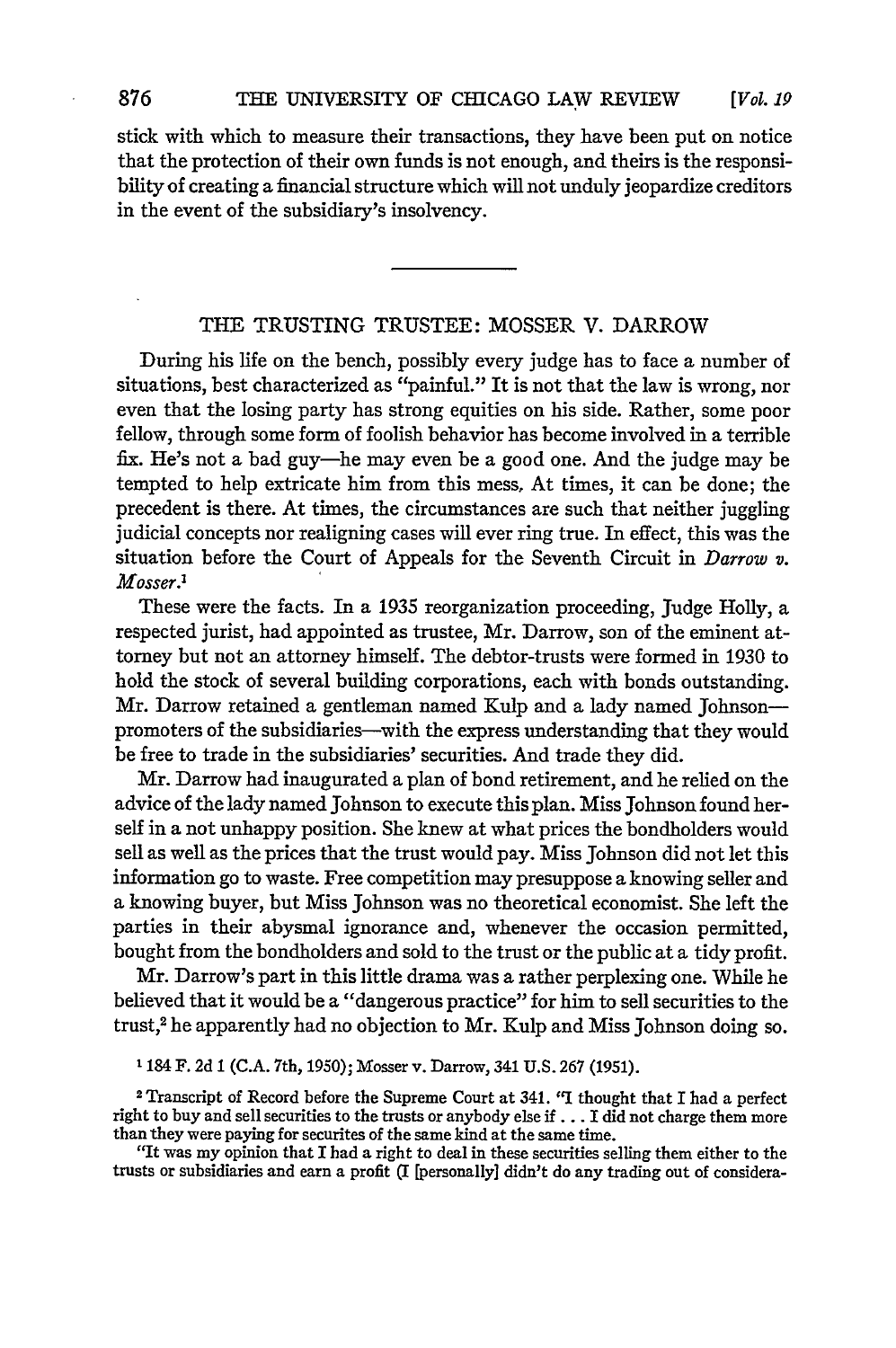These two grass-roots economists did most of their dealing through a trading company named Colonial, and Mr. Darrow felt that doing business with Colonial was just like doing business with any house "in New York or some other place in Chicago."<sup>3</sup>

Again, Darrow felt that the price was none of his business. 4 There can be no doubt that Miss Johnson agreed with him. She must have nodded approval when he said, "I thought and still think that the price at which Miss Johnson sold bonds to me was a personal matter and I did not inquire into such personal matters."5 It is not surprising then, that Mr. Darrow did not concern himself with the profits that Kulp, Johnson and entourage had made; he thought it was none of his business.

Lest suspicion of Mr. Darrow be somewhat aroused, one must hasten to point out that the Special Master found that Darrow did not personally share in his employees' profits. On several occasions, when the trust had insufficient funds, Mr. Darrow used his own money to purchase bonds which he resold to the trust at cost.' Furthermore, he refused to accept the fees paid to him as president of each subsidiary and instead relinquished them to the trust.7 The amazing divergence between the standards which Mr. Darrow placed on himself, and the freefor-all which he permitted his employees, indicates that the gentleman did not take his job very seriously.

Mr. Darrow had placed the courts in an uncomfortable position. Here was a fellow, honest and upright, though perhaps a bit naive, who had apparently blindfolded himself while his employees played ring-around-the-rosy with other people's money. Probably he meant no harm; certainly, he made no gain. But the damage was done, and it looked as if Mr. Darrow was stuck with the bill.

The Court of Appeals thought otherwise. It was true that no direct precedent could be found,8 but this was undoubtedly due to the fact that no one had ever doubted that a man in Darrow's position would be held liable. Nevertheless, the

**<sup>3</sup>**Ibid., at 338-39.

Ibid., at 211. **6** Ibid., at 207. **7** Ibid., at 203.

**8** The following cases in the opinion can be distinguished on their facts: In re Marcus, 2 F. Supp. 524 (W.D., 1932) (thefts by the trustees' employees); Evans v. Williams, **276** Fed. 650 (C.A. 6th, 1921) (surcharge for net operating loss); Speight v. Gaunt, 22 Ch. D. 727 (1883) (surcharge for payment on a spurious "bought note").

tion for Judge Holly and my father). **I** realized it would be a dangerous practice because somebody would try to show that I had been unreasonable with my dealings in the trusts....

<sup>&</sup>quot;Whether the profit they realized in transactions with me was reasonable or not was of no consequence to me. The important thing was that I did not pay them more than I was paying anyone else."

<sup>4</sup>Ibid., at 209. "I never made any inquiry when and where people got the bonds I purchased or what they paid for them. I never made any effort at all to ascertain and did not know whether Kulp, Johnson or Colonial made profits out of these bonds that I bought from them. Colonial books were available but I did not examine them. It is easily possible that Colonial, Johnson, and KuIp made profits on these transactions, and I didn't think it was any of my business."